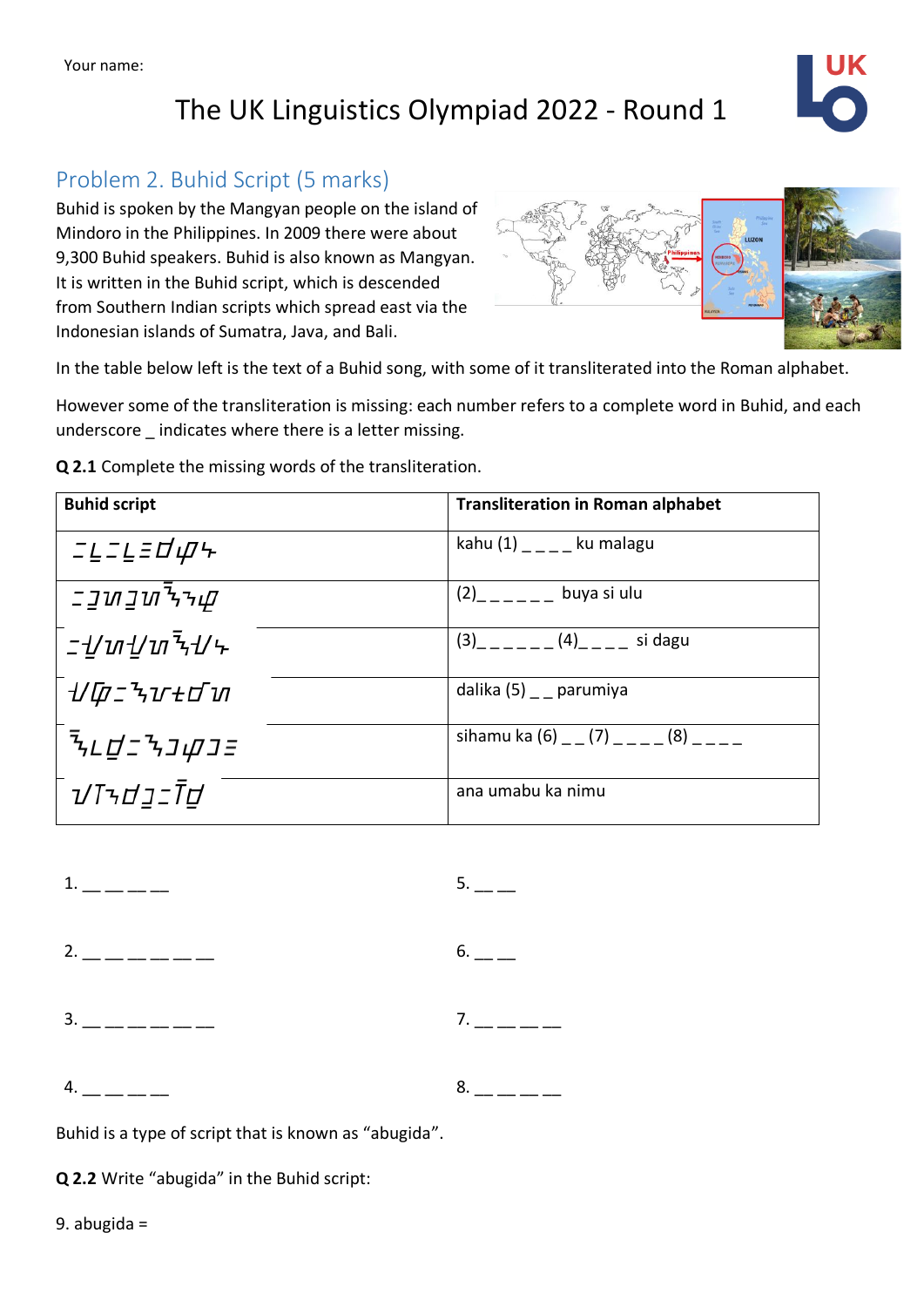# The UK Linguistics Olympiad 2022 - Round 1



#### Solution and marking.

#### Scoring: (max 20)

- Q2.1: 1 point per 'slot' (i.e. syllables separated by +) [max 16]
	- o expect the specified number of slots, so extra syllables have to be squeezed into one of these slots and therefore create an error; e.g. for *ka+hu, baka+hu* = 0 + 1.
- Q2.2: 1 point per glyph/character [max 4] o ignore extra characters.

**Q 2.1** Complete the missing words of the transliteration.

| $1.$ ka+hu          | 5. s       |  |
|---------------------|------------|--|
| $\vert$ 2. ka+bu+ya | 6. sa      |  |
| $3. k$ a+du+ya      | $7.$ ba+la |  |
| $4.$ du+ya          | $8.$ ba+ku |  |

Buhid is a type of script that is known as "abugida".

**Q 2.2** Write "abugida" in the Buhid script:

*ปวรป* 9. abugida =